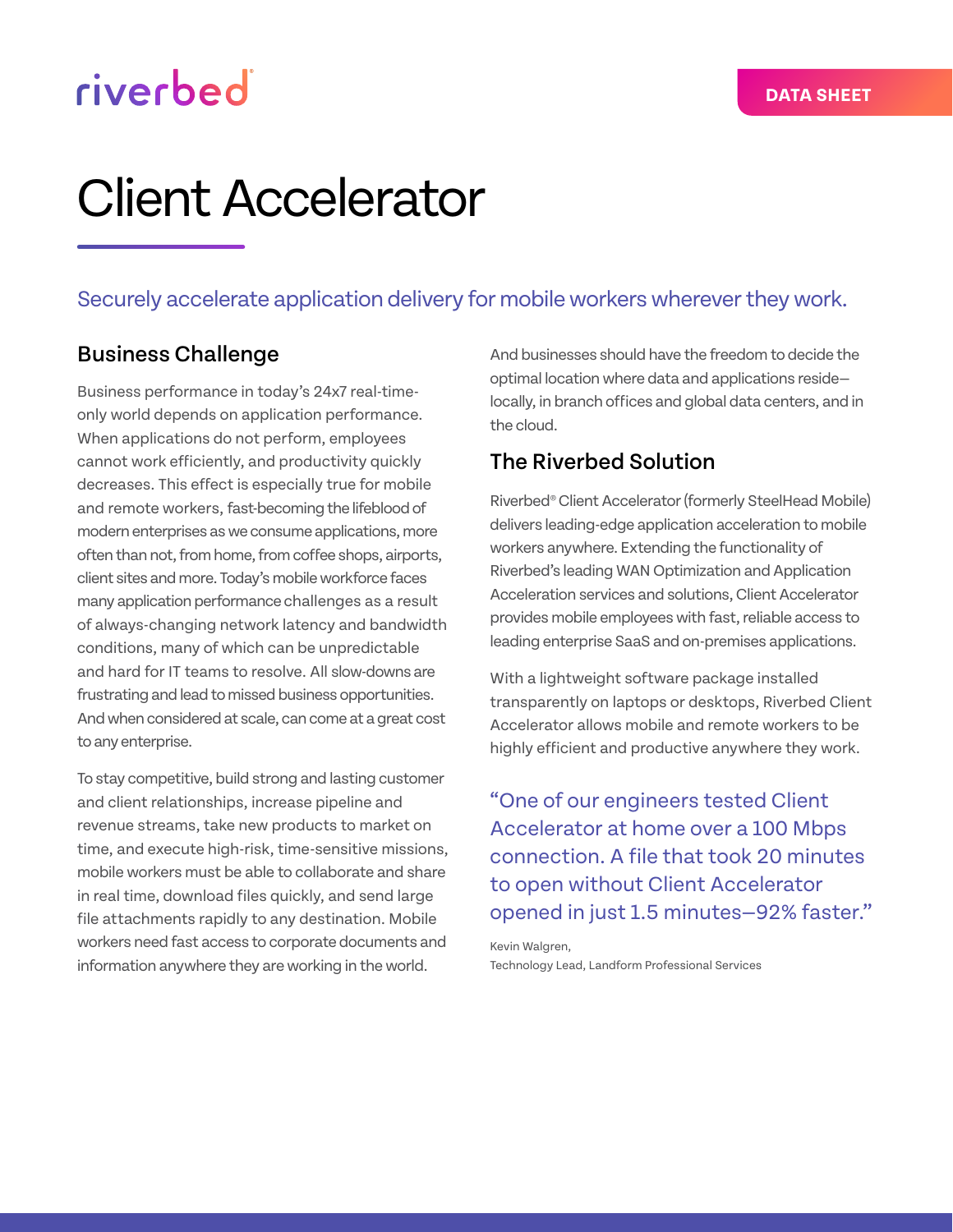Client Accelerator interacts directly with any SteelHead, Cloud Accelerator, or SaaS Accelerator solution to optimize and accelerate on-premises or SaaS applications. With Riverbed Client Accelerator,remote workers are no longer remote.

Client Accelerator offers a flexible, scalable management tool that streamlines provisioning of large-scale mobile deployments. The Client Accelerator Controller helps IT teams manage client licenses and controls the deployment, management, and reporting of software clients.



## Key Benefits

#### **Improves network and application performance and productivity for users anywhere**

- **•** 10X or greater acceleration of business-critical Cloud and onprem applications
- **•** Reduces network bandwidth by up to 99%
- **•** Eliminates performance problems caused by increasingly unpredictable network latency and competition among applications

#### **Streamlines IT management and reduces support costs for mobile workers**

- **•** Provides an integrated solution for mobile and/or branch office workers, for a local experience of applications in the data center and the cloud
- **•** Provides ease of provisioning and extends global enterprise data centers and SaaS cloud environments to support largescale mobile deployments
- **•** Scales to support up to 35,000 concurrent active mobile clients per controller

#### **Workforce productivity anywhere, anytime**

**•** Fast, consistent, available enterprise applications result in improved customer/client / employee satisfaction, faster time to market, faster time to pipeline/revenue, improved reputation and lower cost/risk to the business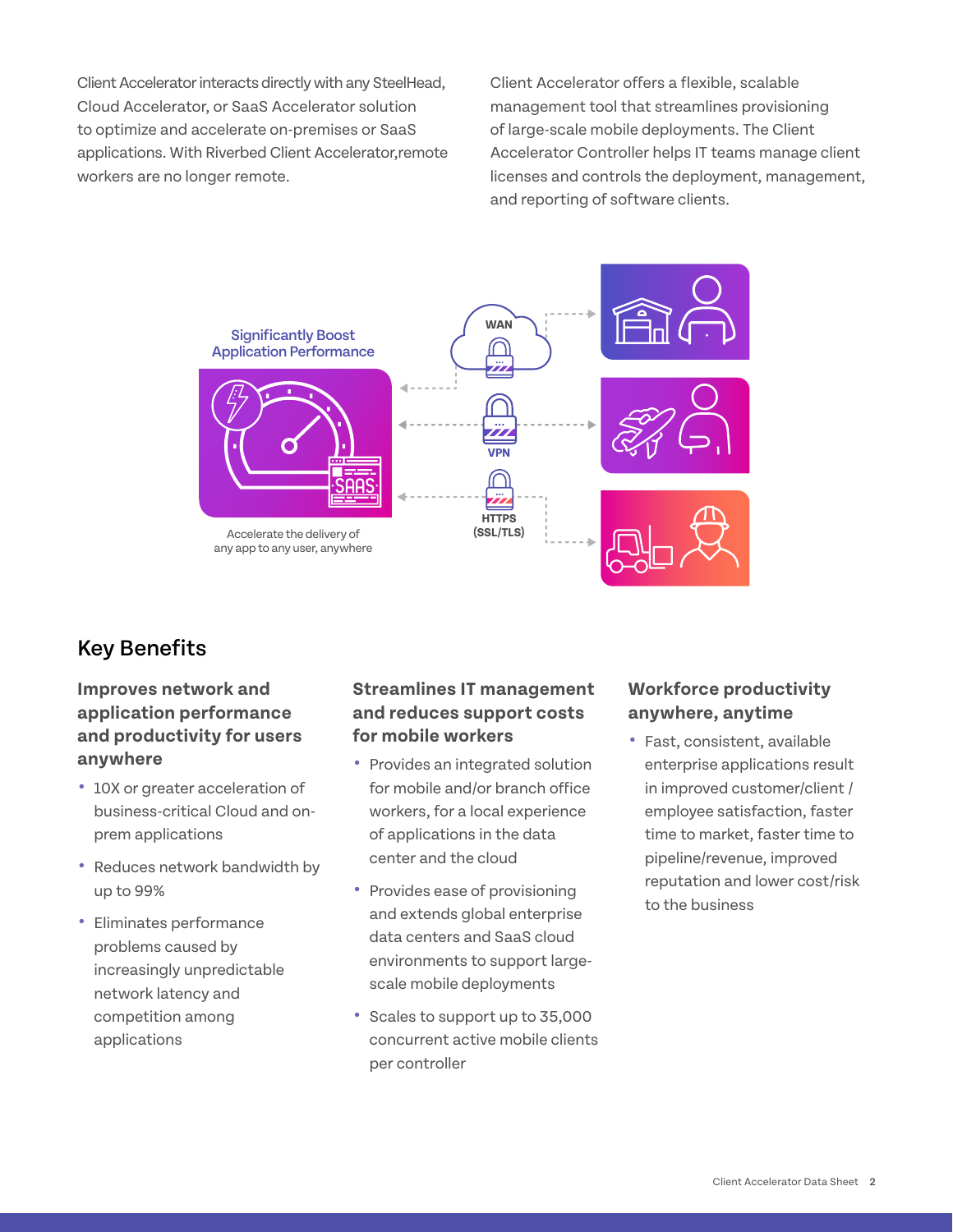## Key Features for Client Accelerator

With Client Accelerator, being on the road, working from home, a coffee shop, client site, airport or at a remote office is no longer a barrier to getting things done. Client Accelerator delivers application acceleration to mobile workers anywhere.

#### **Improves application performance with minimal delays**

- **•** Provides a performance optimization solution for branch office and mobile workers
- **•** Uses URL learning, page parsing, embedded object pre-fetching, and metadata acceleration modes
- **•** Enables zero-touch bandwidth/ latency optimization of SSL/TLS connections, thus enhancing the performance of encrypted applications

#### **Acceleration of businesscritical Web applications**

- **•** Supports applications on-prem: Microsoft SharePoint, Microsoft Windows applications (e.g., / SMBv3, Outlook anywhere, Kerberos), intranet portals, document management systems, and ERP and CRM applications (e.g., SAP NetWeaver, JD Edwards, Siebel)
- **•** Supports leading enterprise SaaS applications: Microsoft O365, Salesforce, ServiceNow, Box, Veeva and more
- **•** Supports Mac OS 10.15, 11.x, 12.x and Windows 8.1, Windows 10, Windows 11

#### **Unmatched scalability**

**•** Easily scales network performance to multiple thousands of active concurrent mobile users

#### **Complete visibility and control**

- **•** Manages the configuration policies that determine what optimizations take place per user or groups of users
- **•** Offers native visibility including aggregated and end point performance reports, client health reporting and an alarms library